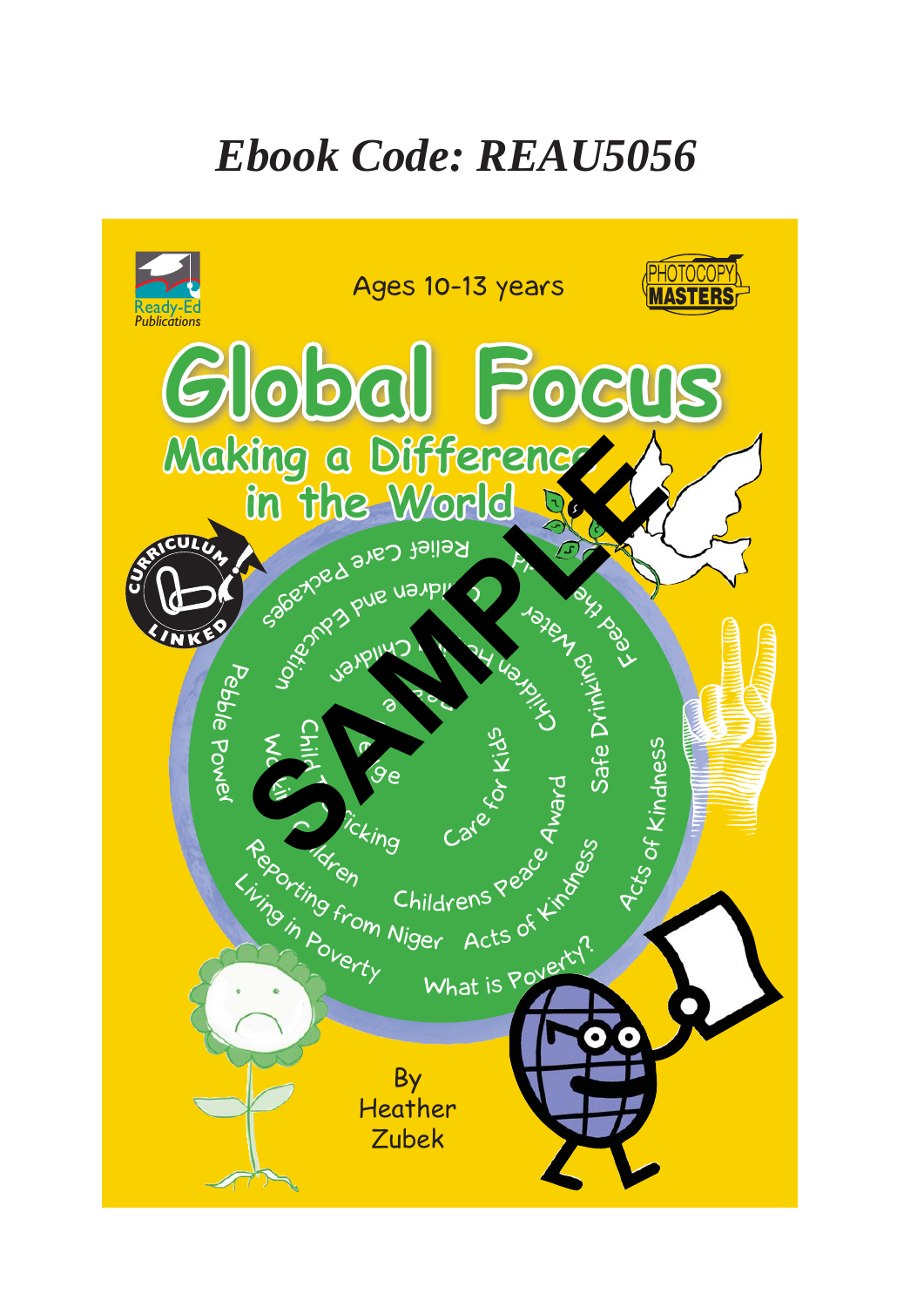# Contents

| <b>Teachers' Notes</b>                 | 4         |
|----------------------------------------|-----------|
| Resources for the Teacher              | 5         |
| <b>Curriculum Links</b>                | 6         |
|                                        |           |
| <b>Living in Poverty</b>               |           |
| Background Information for the Teacher | 7         |
|                                        |           |
| What is Poverty?                       | 8         |
| <b>Making Comparisons</b>              | 9         |
|                                        | 10        |
| How Many Zeroes is That?               |           |
| <b>Acts of Kindness</b>                | 11        |
|                                        |           |
| <b>Hunger</b>                          |           |
| Background Information for the Teacher |           |
|                                        |           |
| <b>Feed the World</b>                  |           |
| <b>Relief Care Packages</b>            | 14        |
| Pebble Power 1                         |           |
| Pebble Power 2                         | 16        |
|                                        | 17        |
| <b>Reporting from Niger</b>            |           |
| <b>Acts of Kindness</b>                | 18        |
| Research                               | 19        |
|                                        |           |
| <b>Safe Drinking Water</b>             |           |
| Background Information for the Teacher | 20        |
|                                        |           |
| <b>Thirsty Word Search</b>             | 21        |
| <b>Water Usage</b>                     | 22        |
| <b>Water Stories</b>                   | 23        |
|                                        |           |
| <b>Children and Education</b>          |           |
| Background Information for the Teacher | 24        |
|                                        |           |
| <b>What is Education?</b>              | 25        |
| Going to School Board Game             | $26 - 27$ |
|                                        |           |

| acher!            | 4<br>5<br>6 | <b>Working Children</b><br>Background Information for the Teacher | 28 |
|-------------------|-------------|-------------------------------------------------------------------|----|
|                   |             | What is Child Labour?                                             | 29 |
| y                 |             | Children's Peace Award                                            | 30 |
| n for the Teacher | 7           | Case Study <sub>2</sub>                                           | 31 |
|                   |             | Case Stud                                                         | 32 |
|                   | 8           | Children Help q Ch<br>fen                                         | 33 |
| าร                | 9           |                                                                   |    |
| That?             | 10          | Chin Traffy<br><b>k</b> ing                                       |    |
|                   | 11          | groun Y ormation for the Teacher                                  | 34 |
|                   |             | ord Search                                                        | 35 |
| n for the Teacher | 12          | <b>Q</b> qa & the Chocolate Factory                               | 36 |
|                   |             | <b>Chocolate Survey 1</b>                                         | 37 |
|                   |             | Chocolate Survey 2                                                | 38 |
|                   | 13<br>14    | What Are You Buying?                                              | 39 |
| s                 |             |                                                                   |    |
|                   | 16          | <b>Children as Soldiers</b>                                       |    |
| er                | 17          | Background Information for the Teacher                            | 40 |
|                   | 18          |                                                                   |    |
|                   | 19          | <b>Child Soldiers</b>                                             | 41 |
|                   |             | <b>Care for Kids</b>                                              | 42 |
| 'ater             |             | <b>Build a Display</b>                                            | 43 |
| n for the Teacher | 20          |                                                                   |    |
|                   | 21          | <b>Children in Charge</b>                                         |    |
|                   | 22          | Background Information for the Teacher                            | 44 |
|                   | 23          |                                                                   |    |
|                   |             | Children in Charge                                                | 45 |
| lucation          |             | <b>Compare Your Day</b>                                           | 46 |
| n for the Teacher | 24          | Helping Children in Charge                                        | 47 |
|                   |             |                                                                   |    |
|                   | 25          | Peace Pledge                                                      | 48 |
| ard Game          | 26-27       |                                                                   |    |
|                   |             | Answers                                                           | 49 |

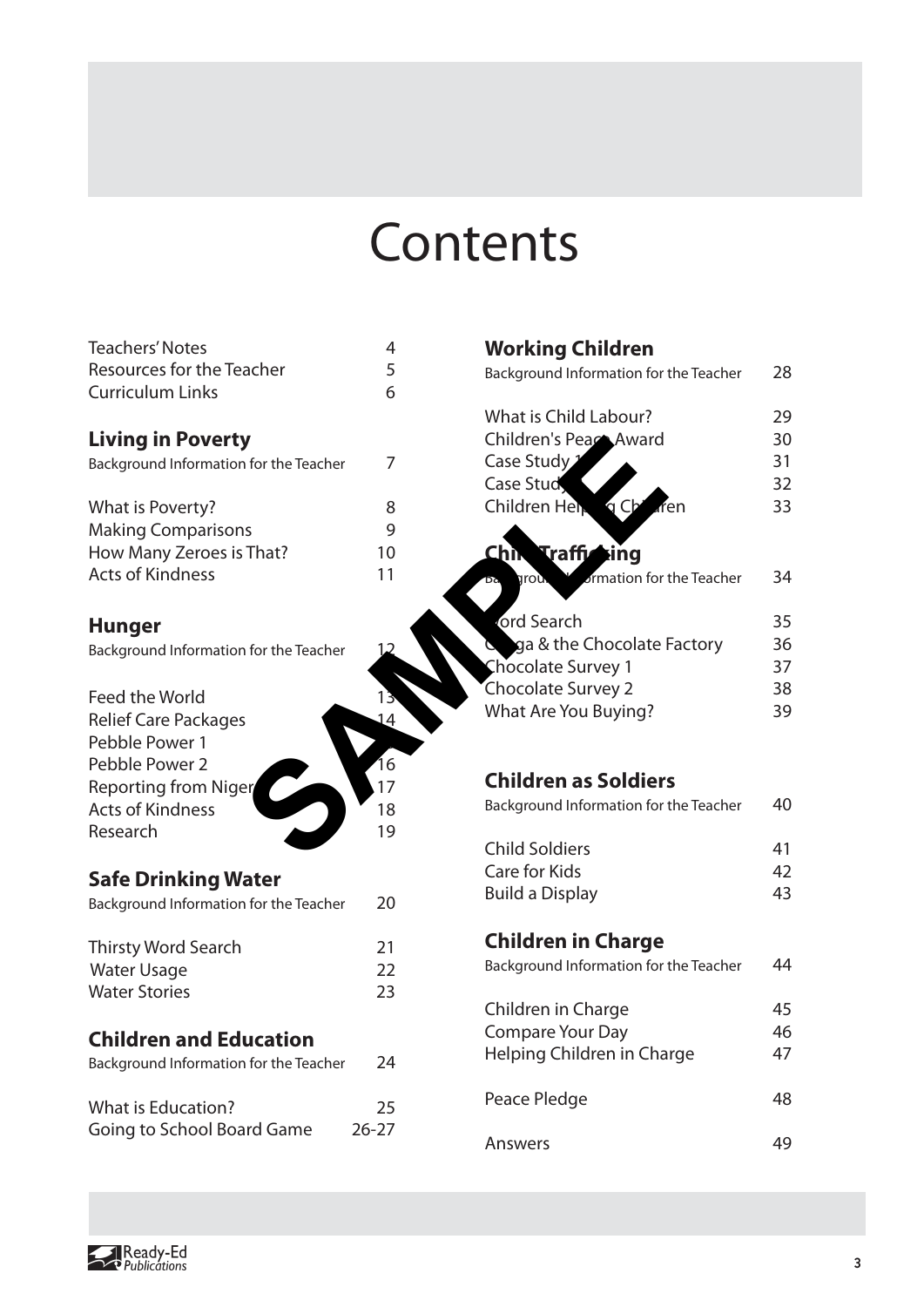# Teachers' Notes

**The plight of the world's children is a major concern on the world's stage. Too often though, we think of poverty and war as happening somewhere 'over there' thus making it almost obsolete in our day-to-day lives. It's time to bring this concern into the primary classroom. The aim of this book is to make middle to upper primary school students aware of the lives of children in developing countries and the issues that they face. Topics discussed in this book are confronting but they are dealt with in a sensitive manner. Students are encouraged to move beyond their comfort boundaries and wonder what it would be like to be a child struggling to get clean water, to be the head of their household and not have the opportunity to go to school. This book also**  challenges the students to act on their new found awareness and **o** realise that one **person can make a difference. It teaches them the importance of peace, freedom and kindness.** 

This book contains:

## **Background Information Pages**

There are eight topics in this book. At the start of each topic there is a Background Information Page which has been written for the teacher. Each Background Information Page outlines the main points which will covered in the topic and introduce key words and phrases related to th topic which can be brainstormed on the whiteboard and discussed Useful resources are also included. to extend the topic and provid extension activity which can be given to fast finishers or more able students. Think Big Sections<br>
SAMPLE CONTROLLED THINK ASSESS TO THE CONTROLLED THINK ASSESS TO THE CONTROLLED THINK AND CONTROLLED THINK AND CONTROLLED THINK ASSASSED THINK AND CONTROLLED THINK ASSASSED THINK AND CONTROLLED THINK AS

## **B**asters

s book is filled with activity sheets which can be photocopied and given students to complete in class or as homework. Some of the activities are creative, require research, test comprehension skills, ask students to carry out experiments or complete a puzzle. All activities are curriculum linked.

## **Think Big Sections**

These are activities designed to get students thinking a little differently about the topic.

## **Answer Pages**

The answers to the set activities are provided at the back of the book to make life easy for the teacher.

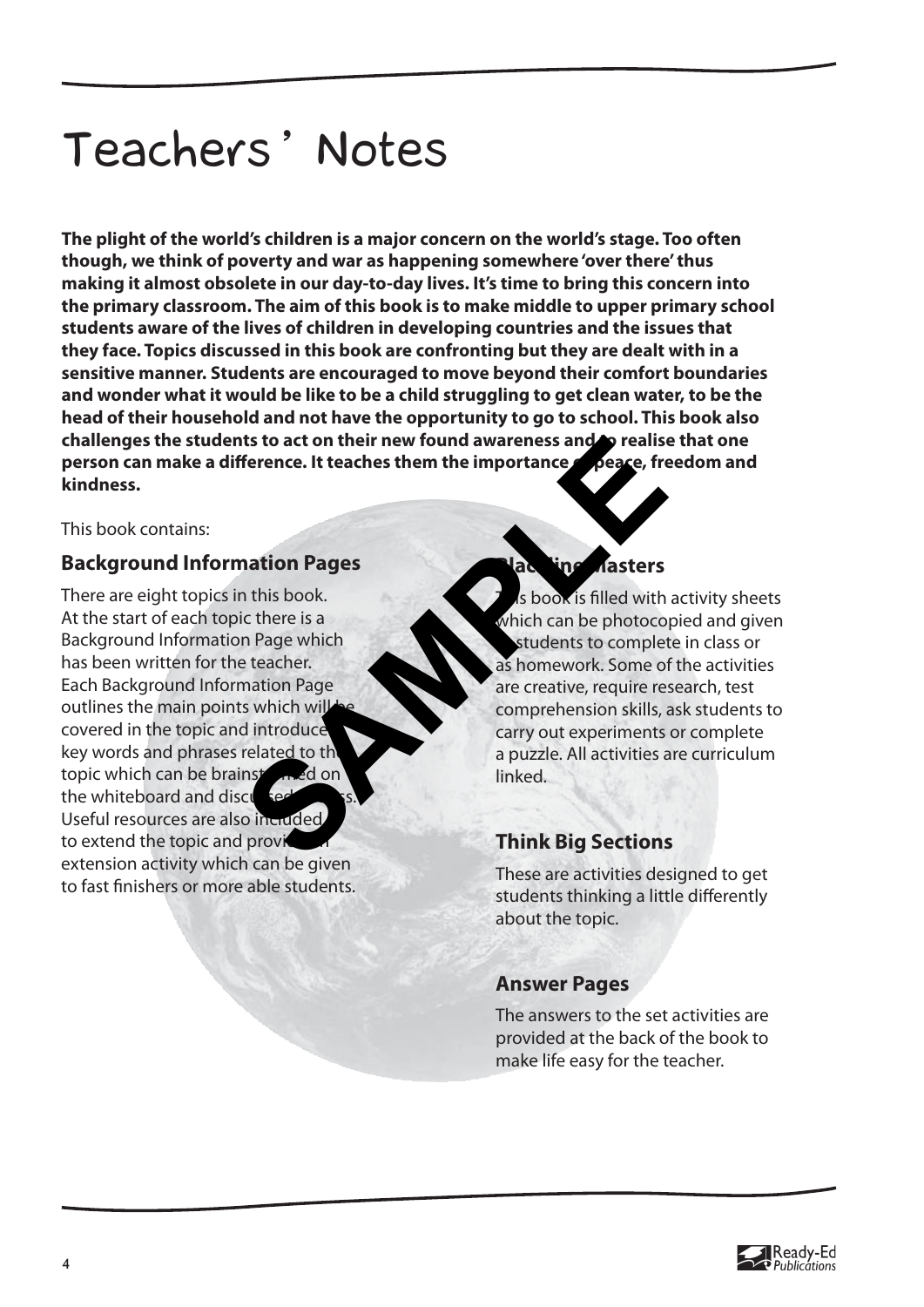

Ready-Ed  $\bar{\bullet}$  Publications

#### **7**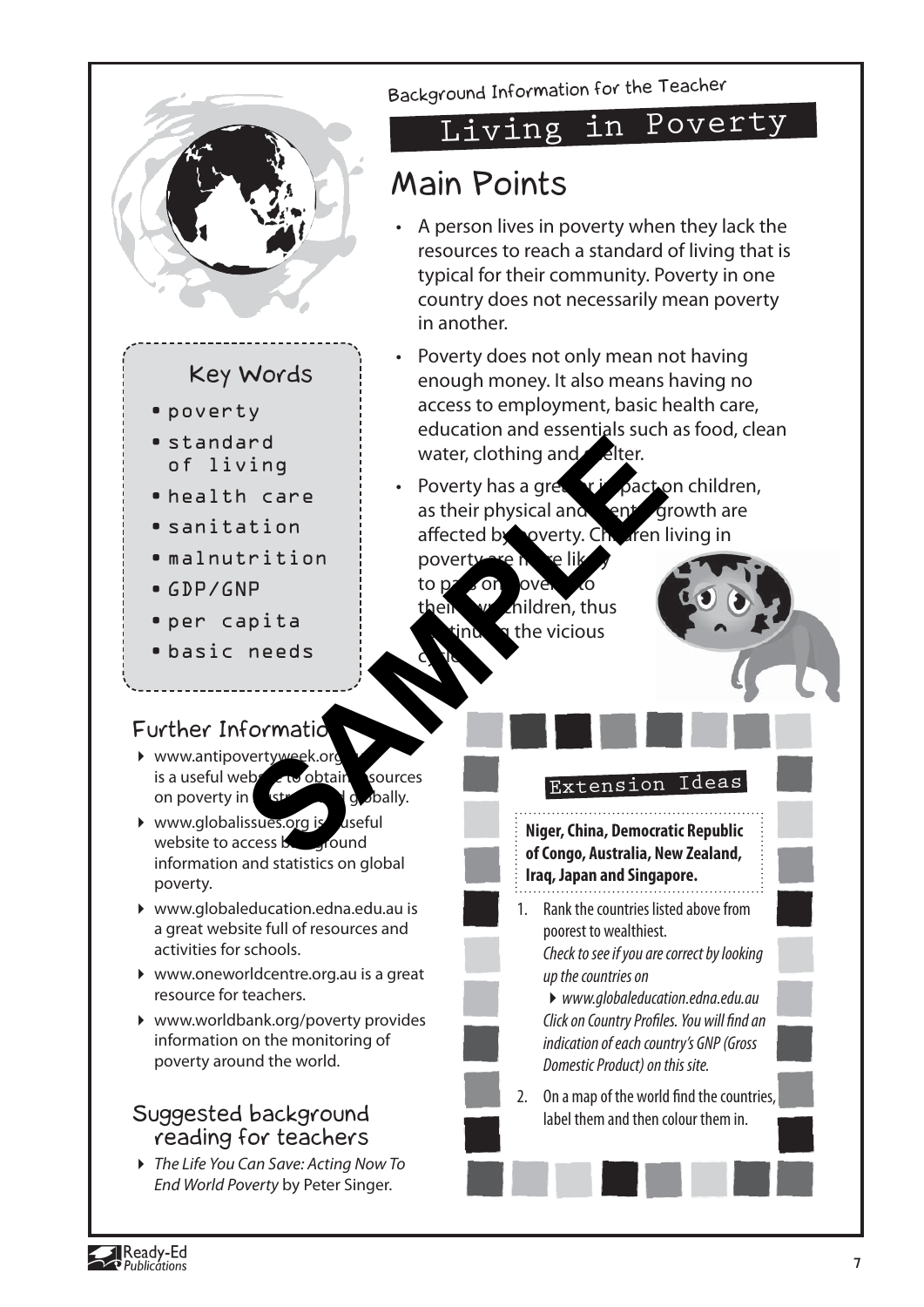## Living in Poverty

# $\geq$  What is Poverty?  $\leq$

• poverty

• standard of living

 $\mathsf{G}$ 

• health care

Keywords

• malnutrition

anitation

per capita • population

Read and complete the facts on poverty using the keywords.

Poverty is being hungry all of the time even when you have eaten all the seeds that you were going to use for next year's gardening. \_\_\_\_\_\_\_\_\_\_\_\_\_\_\_\_\_\_\_\_ is having nowhere to live, nowhere to learn and no one to see, when you or your child is sick. Poverty is living day to day with little hope for a better tomorrow. When a person or family live in poverty, they lack the resources to reach a way of living or

that is considered normal for their community. Not having enough money is not always the issue in poverty. Poverty means that there is no access to jobs, no basic

\_such as life saving medicines, clean wat or adequate shelt has a great impact on children as the lack of nurritious food

leads to them suffering from

## **How is poverty measured?**

It is very difficult to measure how poor a country is. The most common  $\sqrt{y}$  that governments measure poverty or standard of living is the  $\mu$  the Gross Domestic Product (\_\_\_\_\_\_\_\_\_\_\_). GDP measures the value of the goods and services that a country produce The country's total GDP is often divided by the country's \_\_\_\_\_\_\_\_\_\_\_\_\_\_\_\_\_\_\_\_\_\_\_\_\_ to give a measure of the average income \_\_\_ \_\_\_\_\_\_\_\_ or per person. This way of measuring poverty doesn't always give a good result as some people in the country may be very rich whilst the majority may be very poor. Experiences to jobs, no basic<br>
Samply is not always the issue in poverty.<br>
There is no access to jobs, no basic<br>
there is no access to jobs, no basic<br>
or adequate shelt<br>
or adequate shelt<br>
or adequate shelt<br>
or adequate sh



Work out the **GDP** (Gross Domestic Pencils) for your class. Find out the total number of writing pencils that each person has in your class. Divide that total number of pencils by the number of students there are in your class. The number will be the GDP per capita (per person). Now divide your class into two groups. The first group is one-third of the number of students in the class and the second group is two-thirds of the number. Give each group 100 pencils. Now work out the GDP per capita for each group. Write down on the back of this sheet what you notice.

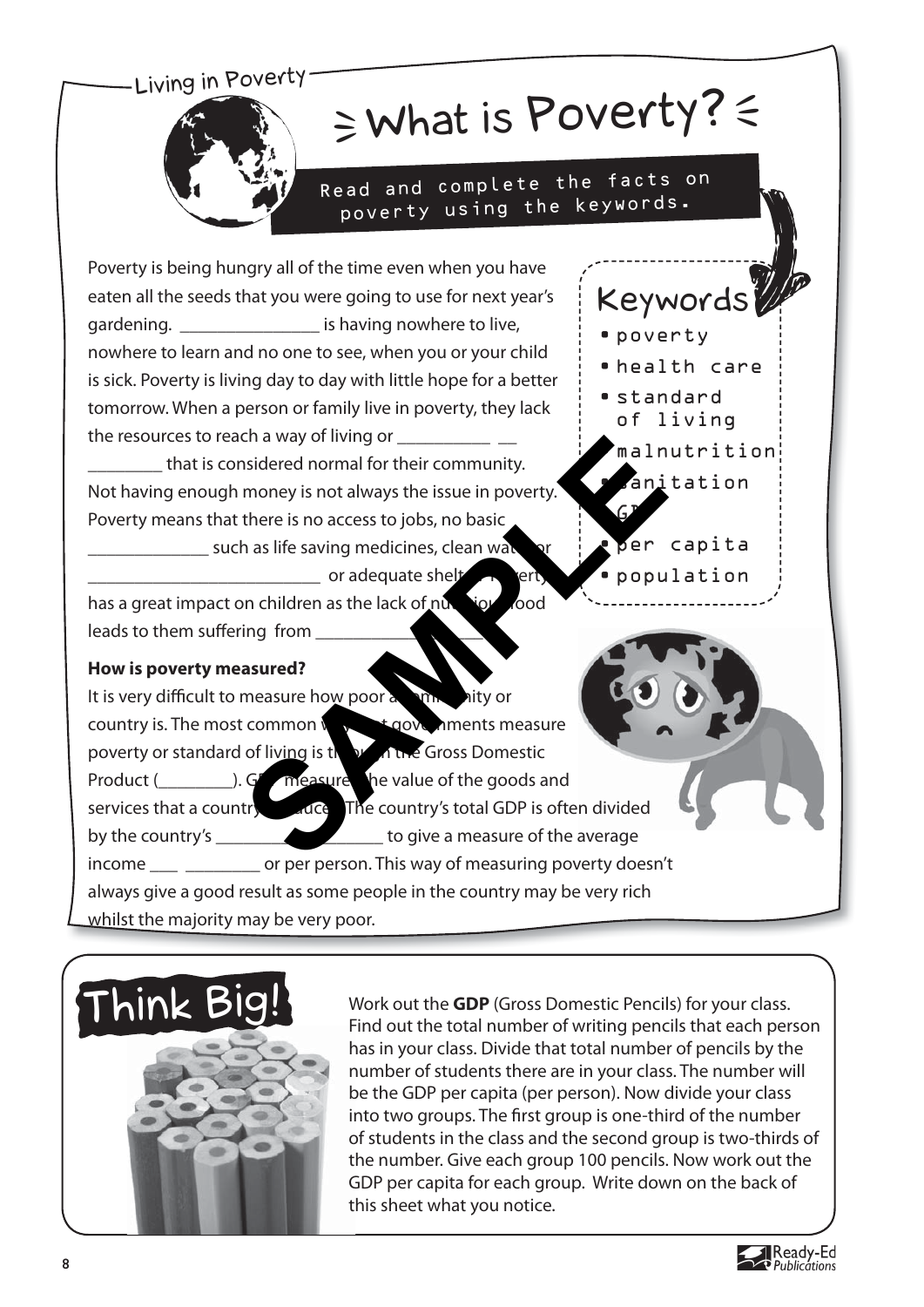Living in Poverty Dear friends, Making<br>Comparisons Thank you for sending letters to my school. I like to see how you learn things. I tell you about me. My grandmother looks after my sister an<sup>d</sup> me. She is very old so my sister helps with cooking and getting water and I help with the garden. I wake early and imagine imagine imagine imagine look after the garden before I run to imagine imagine imagine magine Imagine that as a class Class the conduction of the game in the species that it is the conduction of the conduction of the property of the conduction of the property of the property of the property of the school of the special that  $A$  is the spe school. School is such a long way! At you have been writing lunch time I come home to eat some letters to school children in Kenya. You have been food. Some time my sister makes ugali. imagine learning about how they I sometimes eat with soup. At school live, where they go to my favourite lesson is Health. After school and all about their<br>families. A letter has school I have to help my sister fetch A letter has gewi water from the well. I must do my arrived at your school recently from a 12 year From a Le year<br>
I like t dy some work of then<br>
I like t dy some<br>
please write of the please write of the please write of the please write of the please write of the please write of the please write of the please write of t homework a then I can play outside. old boy called Kairu. I like to lay otball with my friends. Task imagine imagine imagine imagine Please write some nore. Your friend, Compare your life with 'air that of Kairu's. Questions Your Life Kairu's Who do you live with? What is your favourite subject at school? What do you ea for lunch? Where do you get your water from? What chores do you have to do at home? What do you like to do after school? How do you get to school?



Ready-Ed Publications

Using your research skills find out what ugali is made from. **Would you like to have this for lunch? \_\_\_\_\_\_\_\_\_\_\_\_\_\_\_\_**

**9**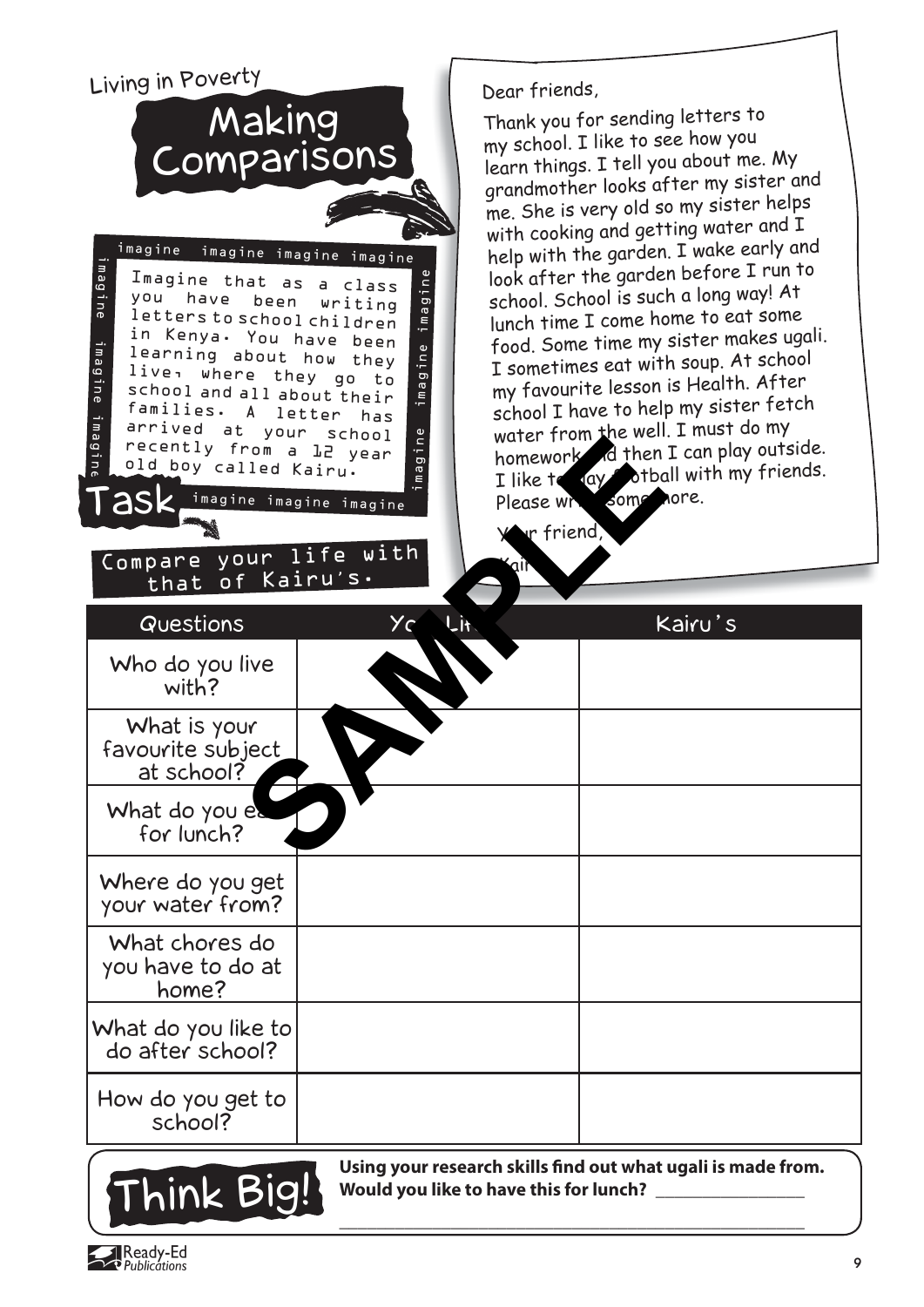

outlining how many children are affected by poverty. Try to get across to your

listeners how enormous the number one billion is.